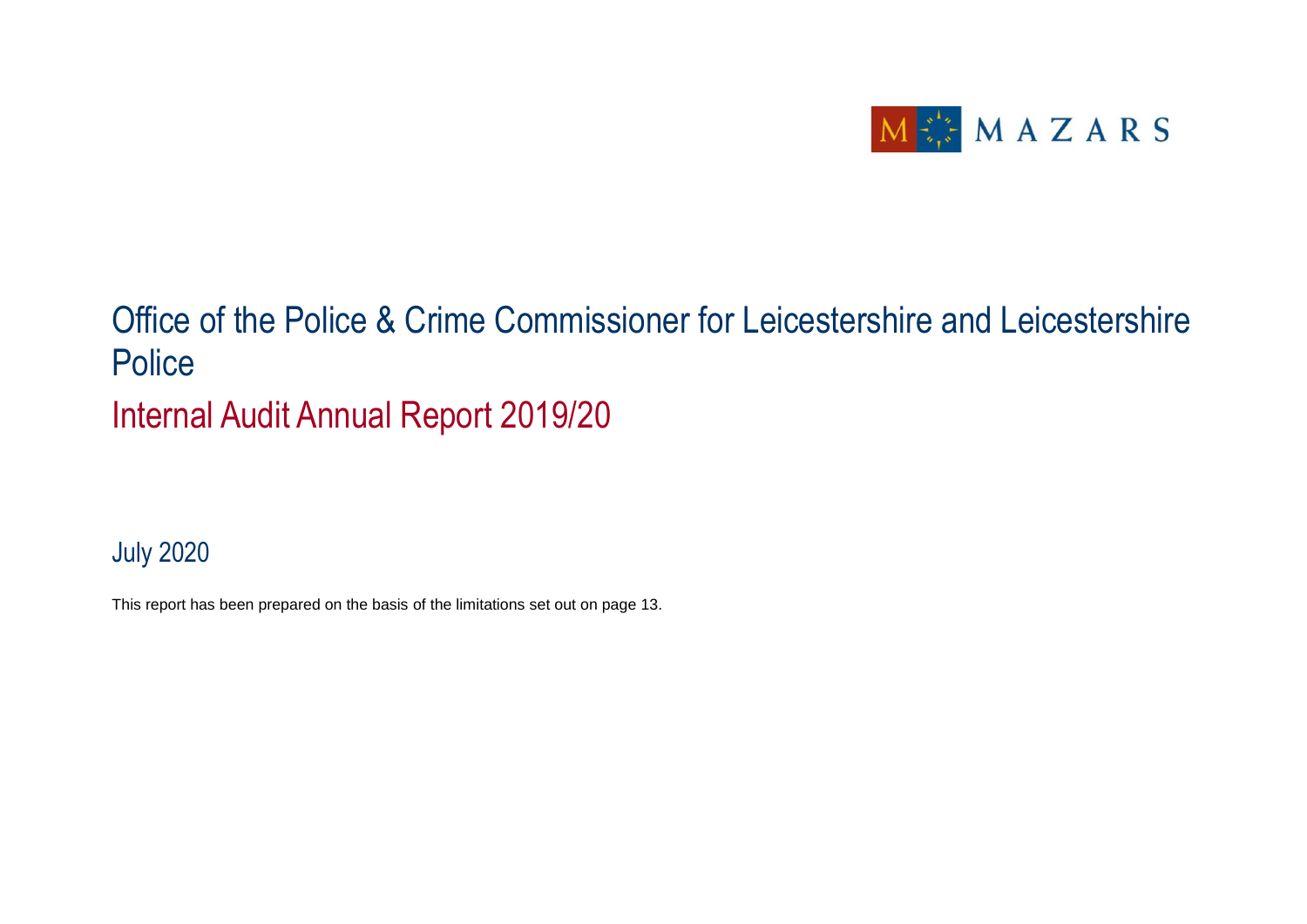# **Contents**

- 01 Introduction
- 02 Head of Internal Audit Opinion
- 03 Performance

# Appendices

- A1 Audit Opinions and Recommendations 2019/20
- A2 Audit Projects with Limited and Nil Assurance 2019/20
- A3 Definition of Assurances and Priorities
- A4 Contact Details
- A5 Statement of Responsibility

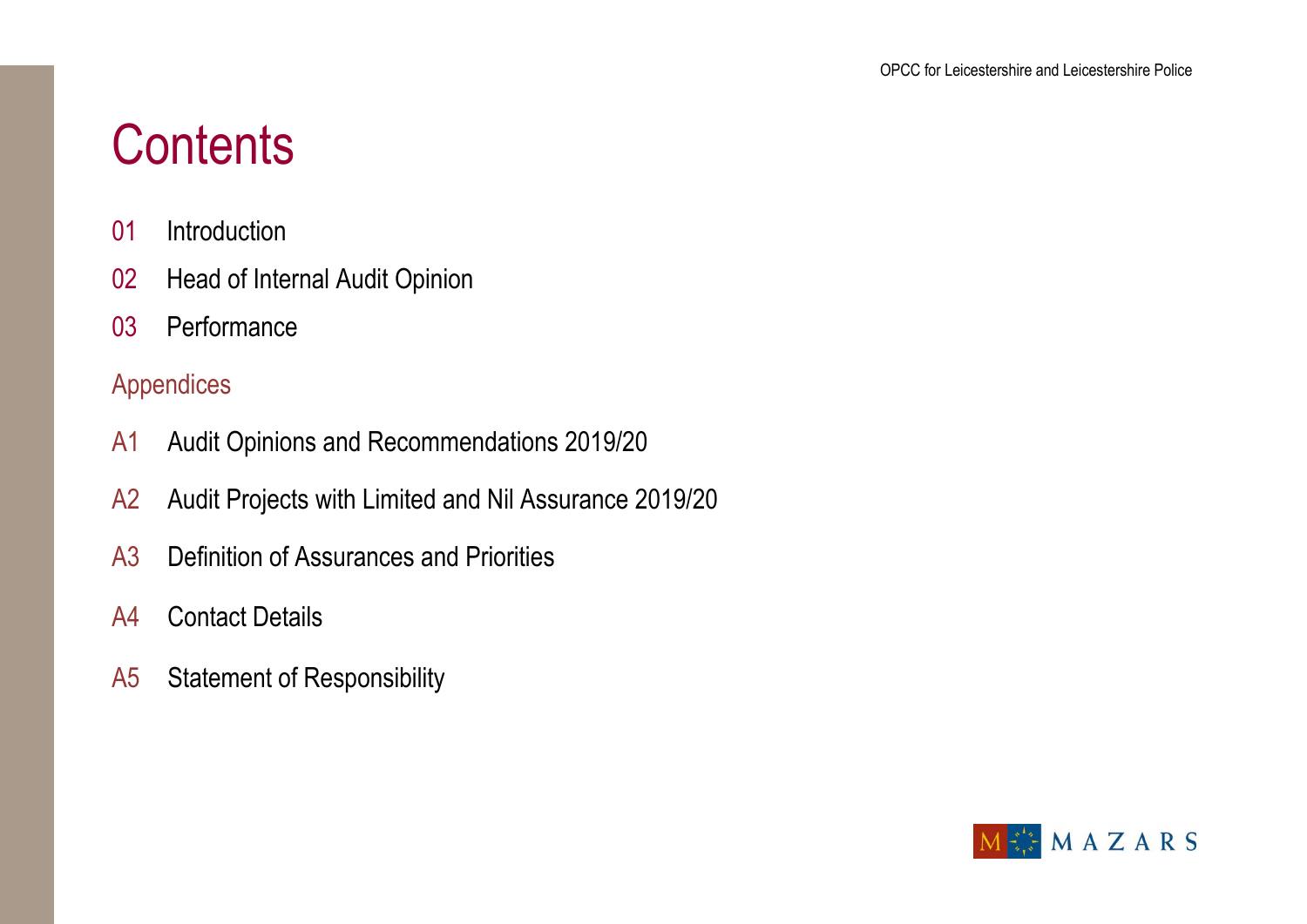OPCC for Leicestershire and Leicestershire Police

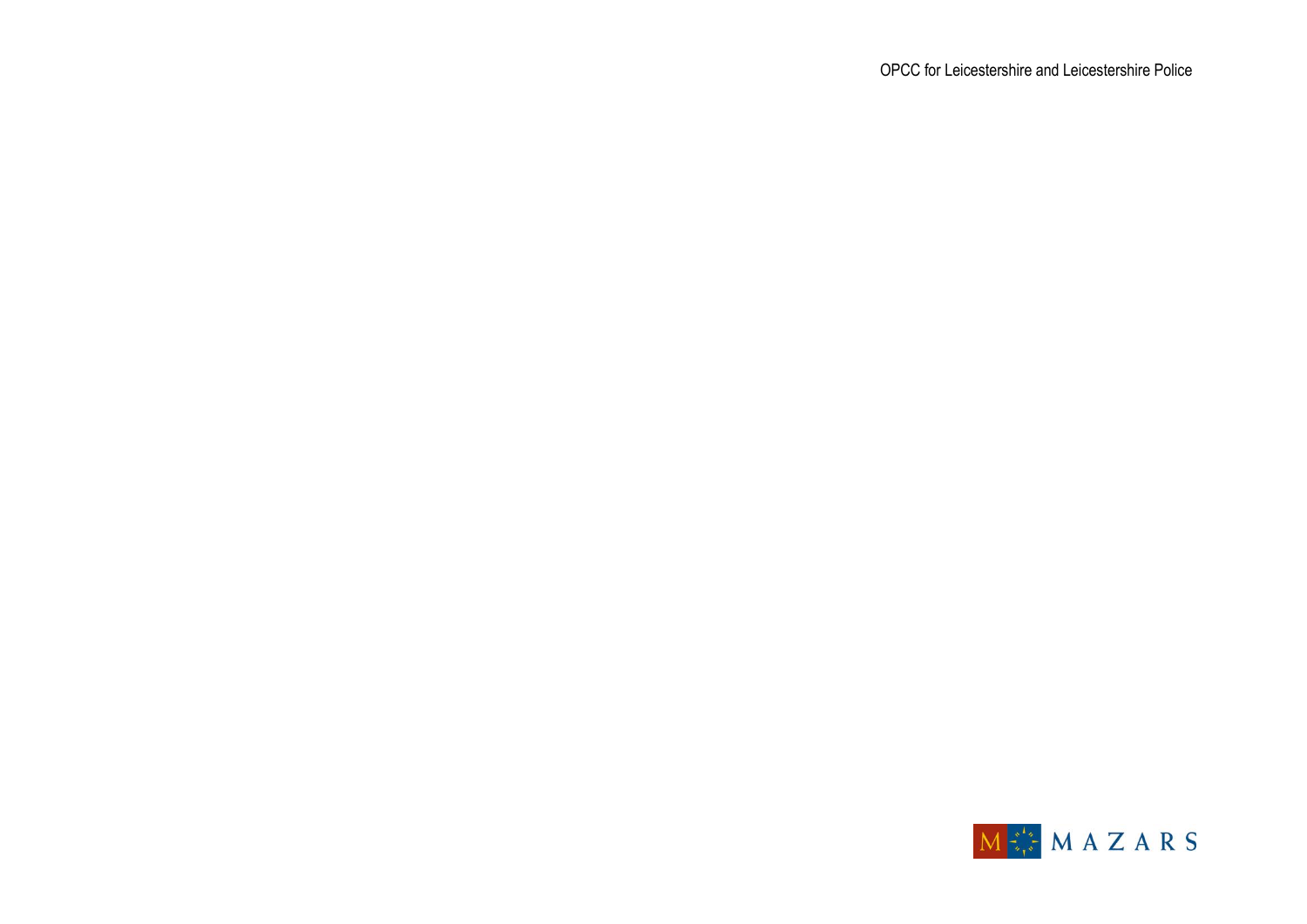# 01 Introduction

### **Purpose of this Report**

This report summarises the work that Internal Audit has undertaken and the key control environment themes identified across the Office of the Police and Crime Commissioner (OPCC) for Leicestershire and Leicestershire Police during the 2019/20 financial year to date, the service for which is provided by Mazars LLP.

The purpose of the Annual Internal Audit Report is to meet the Head of Internal Audit annual reporting requirements set out in the Public Sector Internal Audit Standards (PSIAS) and the Accounts and Audit Regulations 2011. The PSIAS requirements are that the report must include:

- An annual internal audit opinion on the overall adequacy and effectiveness of the organisation's governance, risk and control framework (the control environment);
- A summary of the audit work from which the opinion is derived (including reliance placed on the work by other assurance bodies); and
- A statement on conformation with the PSIAS and the results of the internal audit quality assurance and improvement programme (QAIP), if applicable.

The report should also include:

- The disclosure of any qualifications to that opinion, together with reasons for the qualification;
- The disclosure of any impairments or restriction in scope;
- A comparison of the work actually undertaken with the work that was planned and a summary of the performance of the internal audit function against its performance measures and targets;
- Any issues judged to be particularly relevant to the preparation of the annual governance statement; and
- Progress against any improvement plans resulting from QAIP external assessment.

The Police and Crime Commissioner and Chief Constable are responsible for ensuring that the organisations have proper internal control and management systems in place. In order to do this, they must obtain assurance on the effectiveness of those systems throughout the year, and are required to make a statement on the effectiveness of internal control within their annual report and financial statements.

Internal audit provides the Police and Crime Commissioner and Chief Constable, through the Joint Audit, Risk & Assurance Panel (JARAP), with an independent and objective opinion on governance, risk management and internal control and their effectiveness in achieving the organisation's agreed objectives. Internal audit also has an independent and objective advisory role to help line managers improve governance, risk management and internal control. The work of internal audit, culminating in our annual opinion, forms a part of the OPCC and Force's overall assurance framework and assists in preparing an informed statement on internal control.

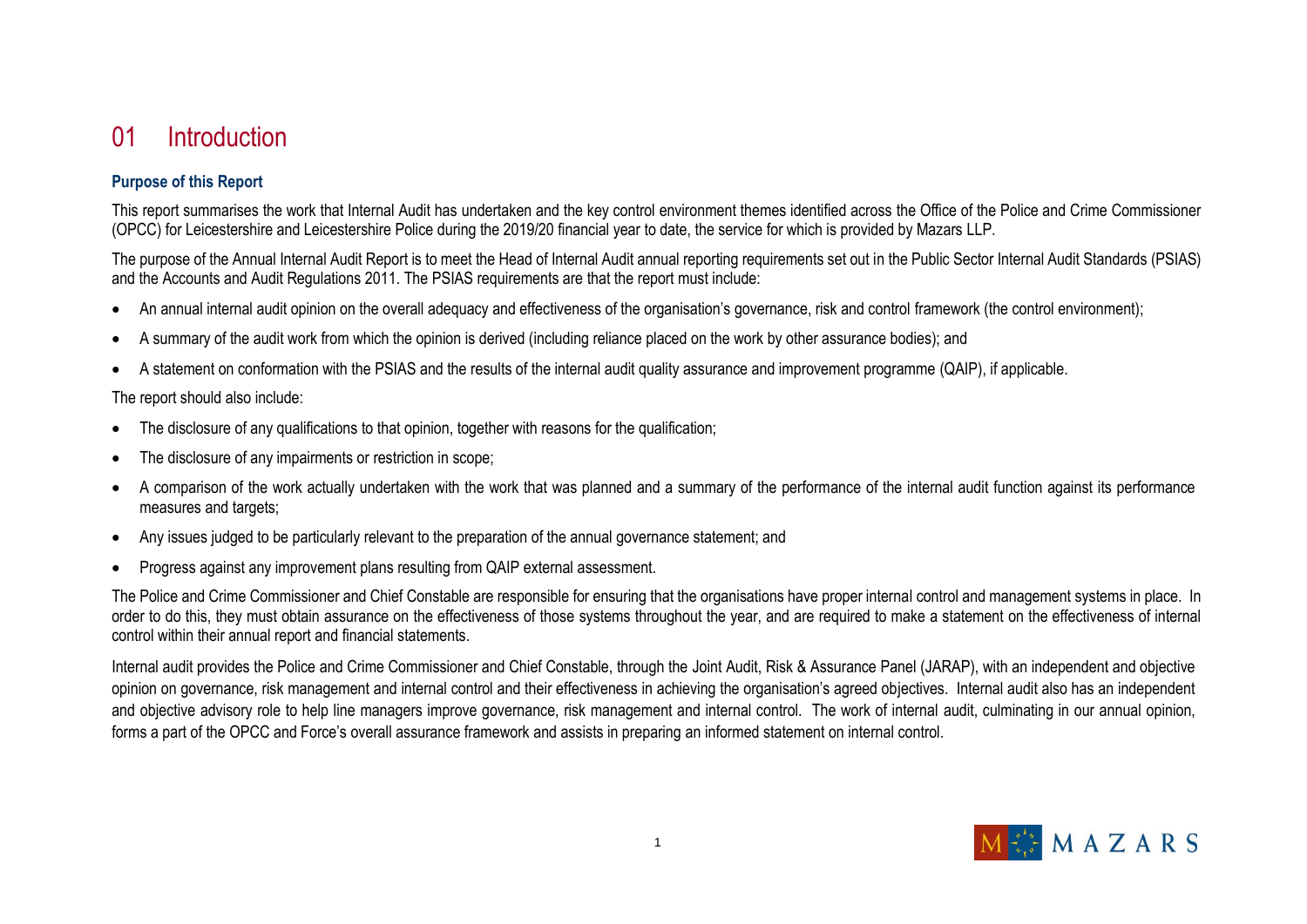Responsibility for a sound system of internal control rests with the Police and Crime Commissioner and Chief Constable and work performed by internal audit should not be relied upon to identify all weaknesses which exist or all improvements which may be made. Effective implementation of our recommendations makes an important contribution to the maintenance of reliable systems of internal control and governance.

### Covid-19

The Covid-19 global pandemic has impacted all organisations as the UK enforced lockdown restrictions and closed organisations across the country in a bid to protect public health. Whilst the Police and OPCC remained open for business the lockdown has resulted in changes to the way the organisations works, such as remote working, and will inevitably have varying impacts upon the control framework that is in place. Due to the timing of the lockdown audit had already completed all but one of the 2019/20 internal audits, we were able to complete this audit remotely with no impact on our ability to complete the work. However, it should be noted that the assurance provided is based on the control environment that we reviewed during 2019/20 and the on-going impacts on the control environment will be included within the 2020/2021 annual internal audit report.

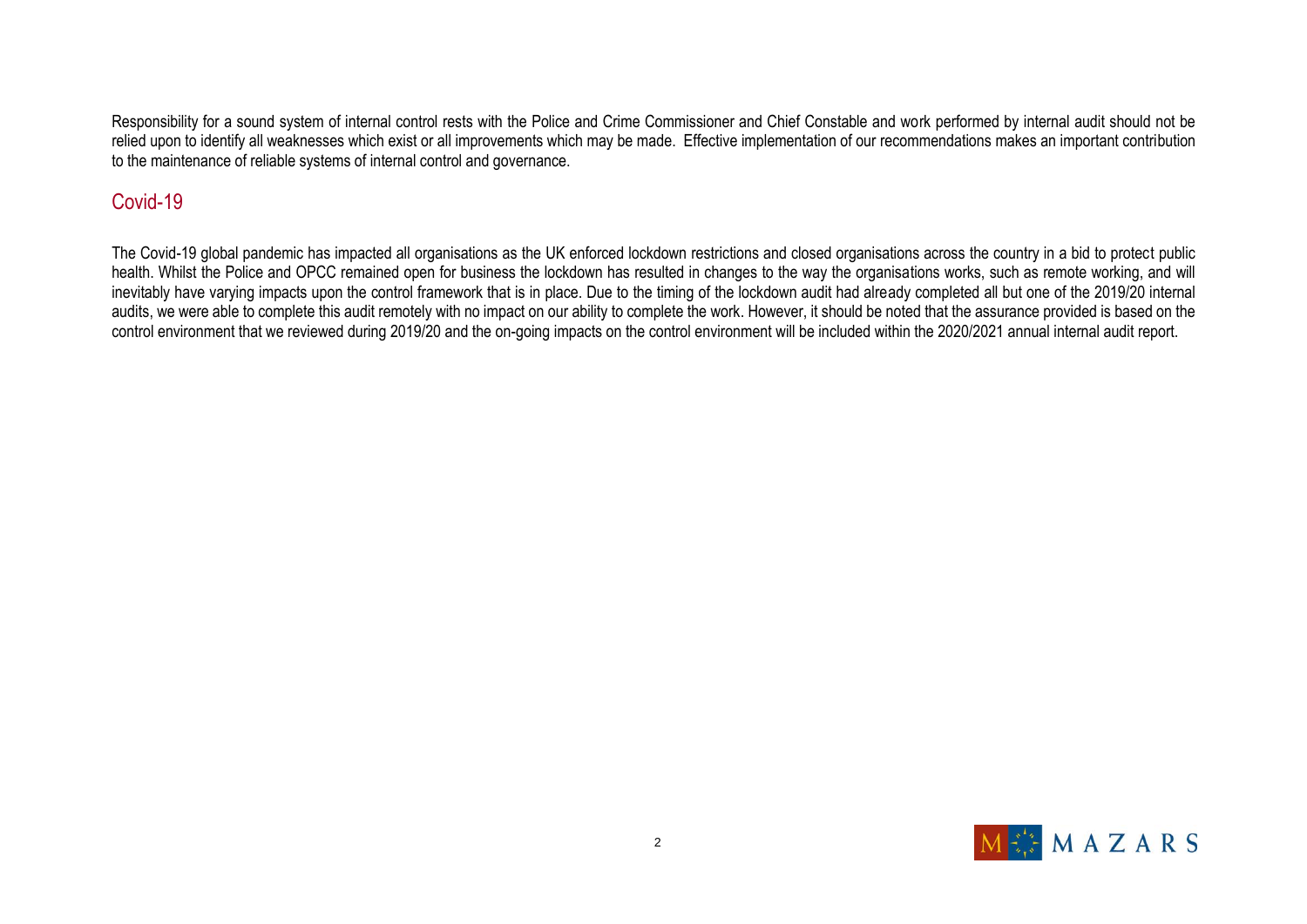# 02 Head of Internal Audit Opinion

### **Opinions**

Based on the Internal Audit work undertaken for Leicestershire to date, in compliance with the Public Sector Internal Audit Standards (PSIAS) for the year ending 31<sup>st</sup> March 2020, we can provide the following opinions, however these are subject to finalisation on the completion of all planned IA work scheduled for 2019/20 and the outstanding work is highlighted within this draft report:



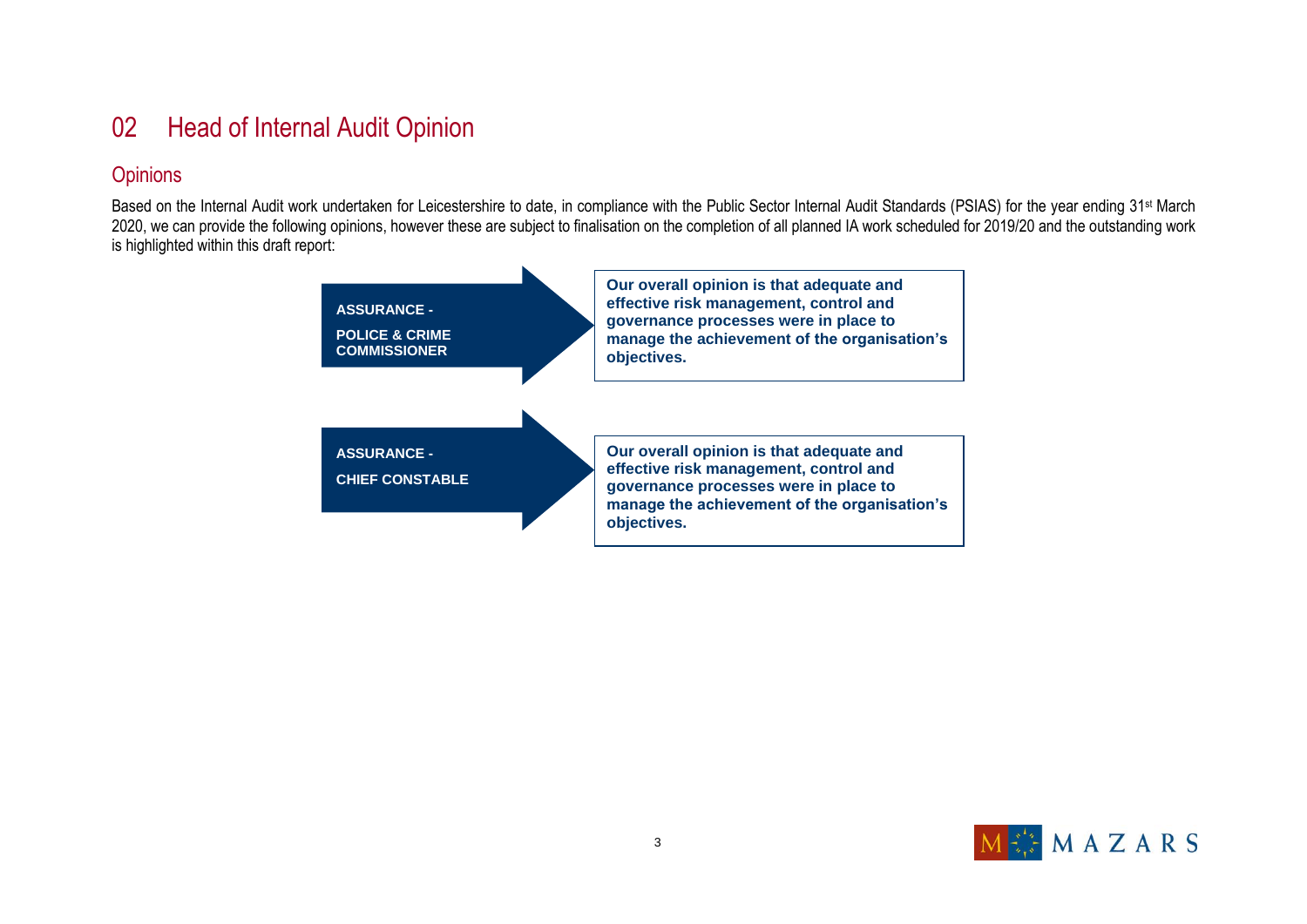### Basis of the Opinion

Internal Audit applies a risk-based approach and our audits assess the governance framework, the risk management process, as well as the effectiveness of controls across a number of areas. Our findings on these themes are set out below. Overall, we can provide assurance that management have in place a robust control environment and, whilst further remedial actions are needed in some areas, we are assured that management have in place effective processes for the implementation of identified areas of weakness.

#### **Corporate Governance**

Whilst a specific audit of Corporate Governance was not carried during 2019/20, as part of the 2018/19 Internal Audit plan we undertook an audit of the controls and processes in place in respect of corporate governance. The specific areas that formed part of this review included: governance framework, policies and procedures, roles and responsibilities and decision making. We concluded that there is a basically sound system of internal control, although there are weaknesses which put some of the Organisation's objectives at risk.

Through are delivery of the internal audit plan and attendance at JARAP and Strategic Operational Risk Board (SORB) meetings, we are satisfied that the governance framework for the Office of the Police and Crime Commissioner for Leicestershire and Leicestershire Police has been effective for the year ended 31st March 2020.

#### **Risk Management**

Whilst a specific audit of risk management was not carried during 2019/20, as part of the 2017/18 Internal Audit plan we undertook an audit of the controls and processes in place in respect of risk management. The specific areas that formed part of this review included: policies and procedures; risk registers; risk mitigation; programme assurance; reporting arrangements and follow up of previous recommendations. We provided a satisfactory assurance opinion and concluded that there is a basically sound system of internal control, although we highlighted some areas where improvements to the control environment could be made. Overall risk management within the Force and OPCC is deemed effective and controls and processes tested were being consistently applied. This area is due to be audited as part of the 2020/21 internal audit plan.

Additionally, during the course of delivering the 2019/20 audit programme, a key element of each audit scope was to evaluate the control environment and, in particular, how key risks were being managed. As summarised in the 'Internal Control' section below, we were able to place reliance on the systems of internal control and the manner in which risks were being managed by the Force and OPCC.

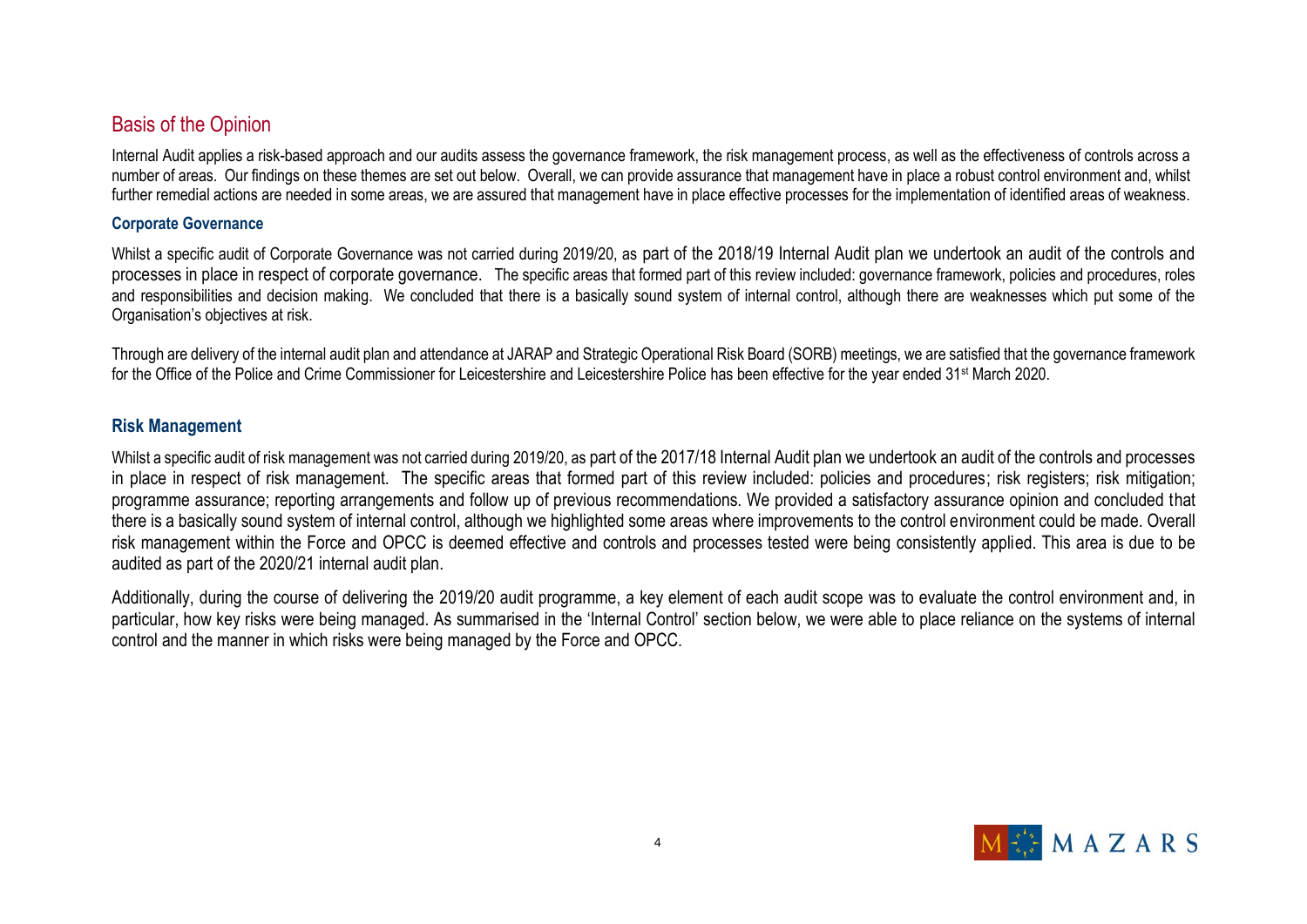#### **Internal Control**

As illustrated in the tables below, we have noted that Office of the Police and Crime Commissioner for Leicestershire and Leicestershire Police have a generally sound control environment, although we have noted areas where improvements are required. During the 2019/20 year, all 15\* internal audits were rated either 'significant' or 'satisfactory' with regards our assurance opinion. In addition, the three collaborative audits covering the East Midlands are still to be finalised.

The following tables provide a brief overview of the assurance gradings given as a consequence of audits carried out during 2019/20, split between those specific to Leicestershire and those undertaken as part of East Midlands regional collaborative audits. More details of the audit opinions and the priority of recommendations for all 2019/20 Internal Audit assignments is provided in Appendix A1 – Audit Opinions and Recommendations.

Leicestershire Only

| <b>Assurance Gradings</b> | 2019/20 |       | 2018/19 |       |
|---------------------------|---------|-------|---------|-------|
| Significant               | 6       | 34%   | 4       | 25%   |
| Satisfactory              | 12      | 66%   | 12      | 75%   |
| Limited                   | 0       | $0\%$ | 0       | $0\%$ |
| Nil                       | 0       | $0\%$ | 0       | $0\%$ |
| <b>Total</b>              | 16      |       | 16      |       |

#### Collaboration Audits

| <b>Assurance Gradings</b> | 2019/20<br>2018/19 |      |   |       |
|---------------------------|--------------------|------|---|-------|
| Significant               | 0                  | 0%   |   | $0\%$ |
| Satisfactory              | $4**$              | 100% | 3 | 100%  |
| Limited                   | 0                  | 0%   |   | $0\%$ |
| Nil                       | 0                  | 0%   |   | $0\%$ |
| <b>Total</b>              | $1*$               |      | 3 |       |

\*Two reports still to be issued as final.

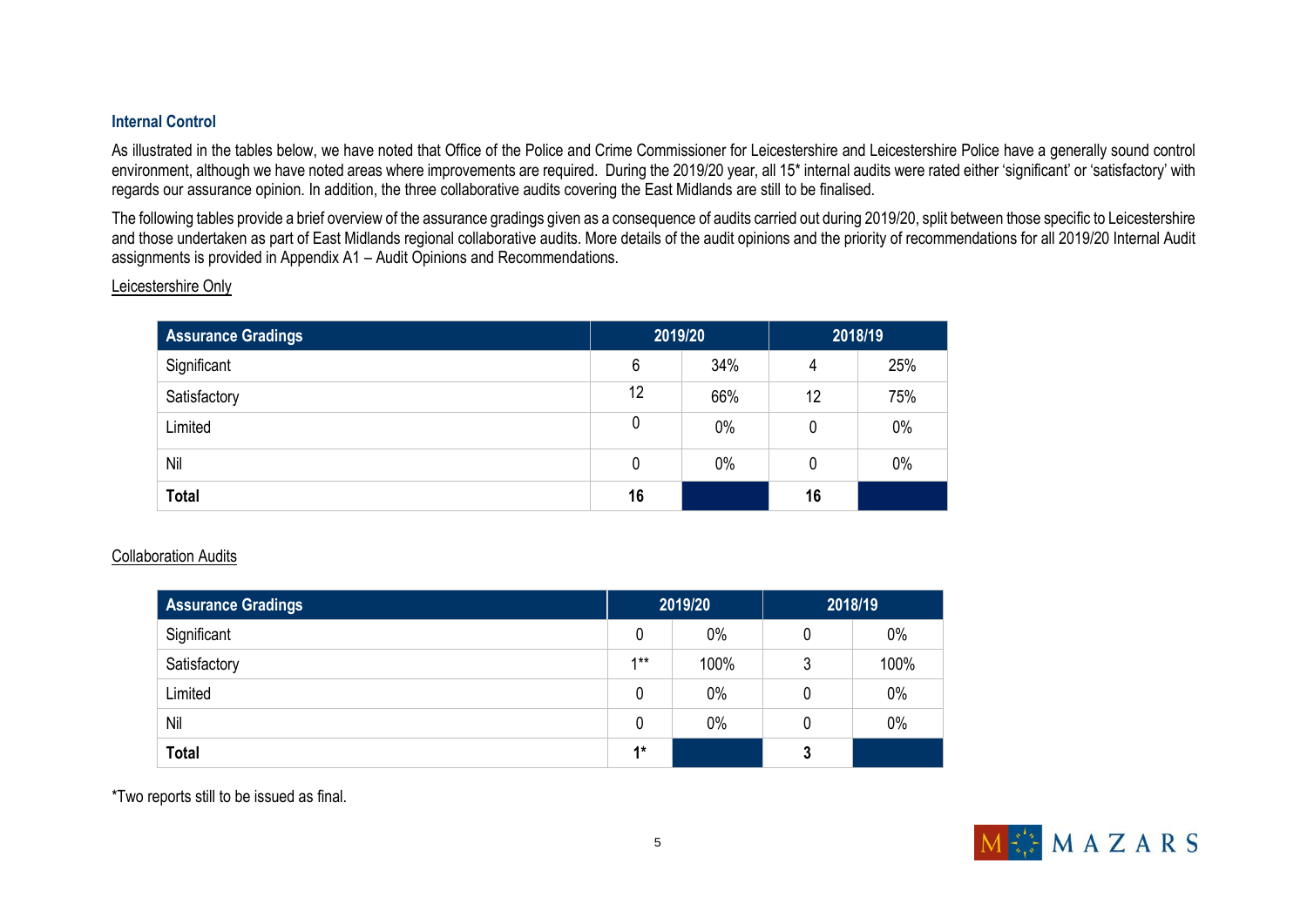### Issues relevant to Annual Governance Statement

The work of internal audit, culminating in our annual opinion, forms a part of the OPCC and Force's overall assurance framework and assists in preparing an informed statement on internal control. Internal Audit, through its annual programme of activity, has a duty to bring to your attention any areas of weakness we believe should be considered when producing the Annual Governance Statement. As part of this responsibility, we have highlighted any limited or nil assurance reports within Appendix A2.

### Restriction placed on the work of Internal Audit

As set out in the Audit Charter, we can confirm that Internal Audit had unrestricted right of access to all OPCC and Force records and information, both manual and computerised, cash, stores and other property or assets it considered necessary to fulfil its responsibilities.

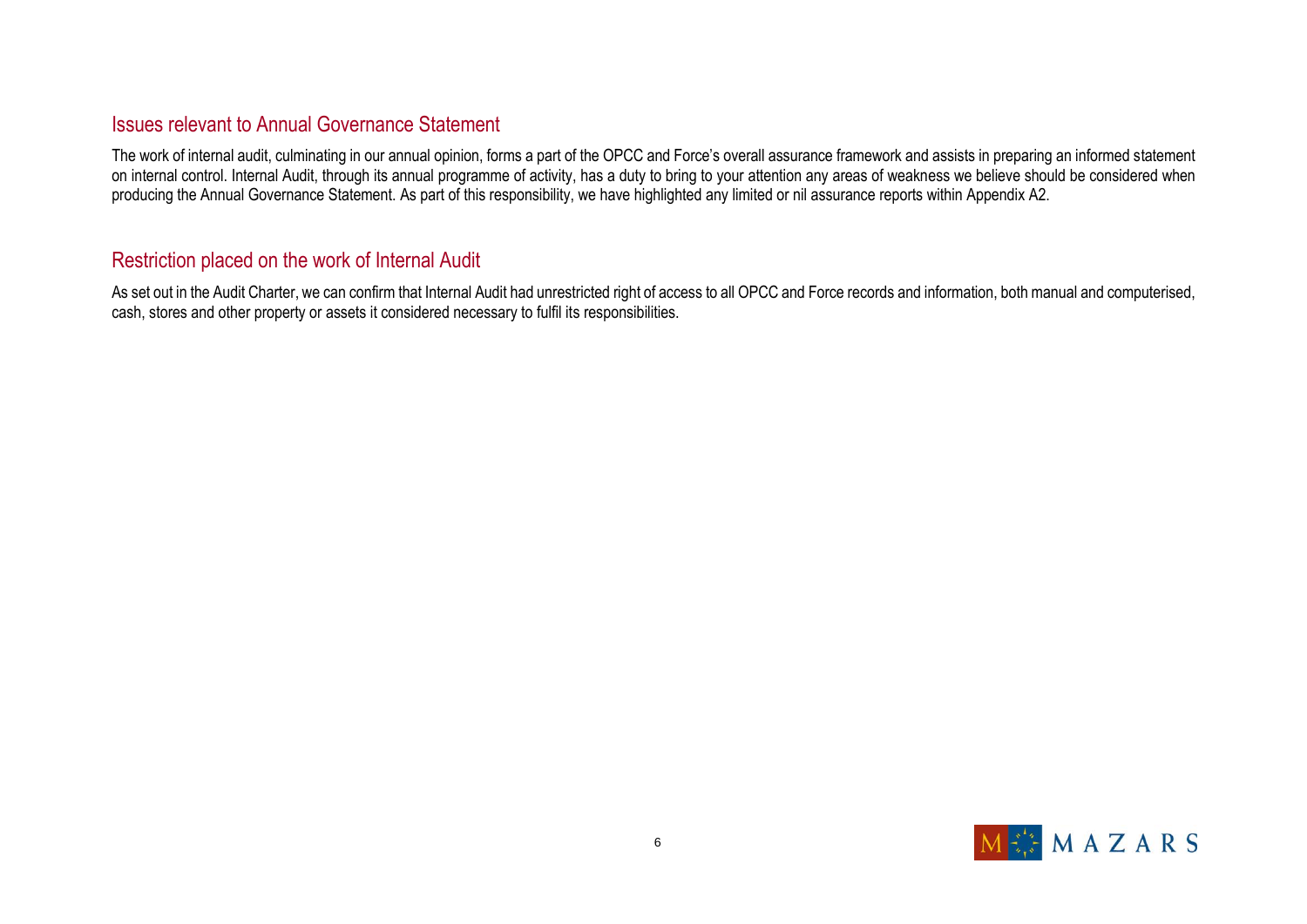# 03 Performance

The following table details the Internal Audit Service performance for the year to date measured against the key performance indicators that were set out within Audit Charter.

| <b>No</b>      | <b>Indicator</b>                                    | <b>Criteria</b>                                                 | <b>Performance</b> |
|----------------|-----------------------------------------------------|-----------------------------------------------------------------|--------------------|
| 1              | Annual report provided to the JARAP                 | As agreed with the Client Officer                               | Achieved           |
| $\overline{2}$ | Annual Operational and Strategic Plans to the JARAP | As agreed with the Client Officer                               | Achieved           |
| 3              | Progress report to the JARAP                        | 7 working days prior to meeting.                                | Achieved           |
| 4              | Issue of draft report                               | Within 10 working days of completion of<br>final exit meeting.  | 100% (12/12)       |
| 5              | Issue of final report                               | Within 5 working days of agreement of<br>responses.             | 100% (12/12)       |
| 6              | Follow-up of priority one recommendations           | 90% within four months, 100% within six<br>months.              | N/A                |
| 7              | Follow-up of other recommendations                  | 100% within 12 months of date of final<br>report.               | N/A                |
| 8              | Audit Brief to auditee                              | At least 10 working days prior to<br>commencement of fieldwork. | 100% (12/12)       |
| 9              | Customer satisfaction (measured by survey)          | 85% average satisfactory or above                               | 100% (2/2)         |

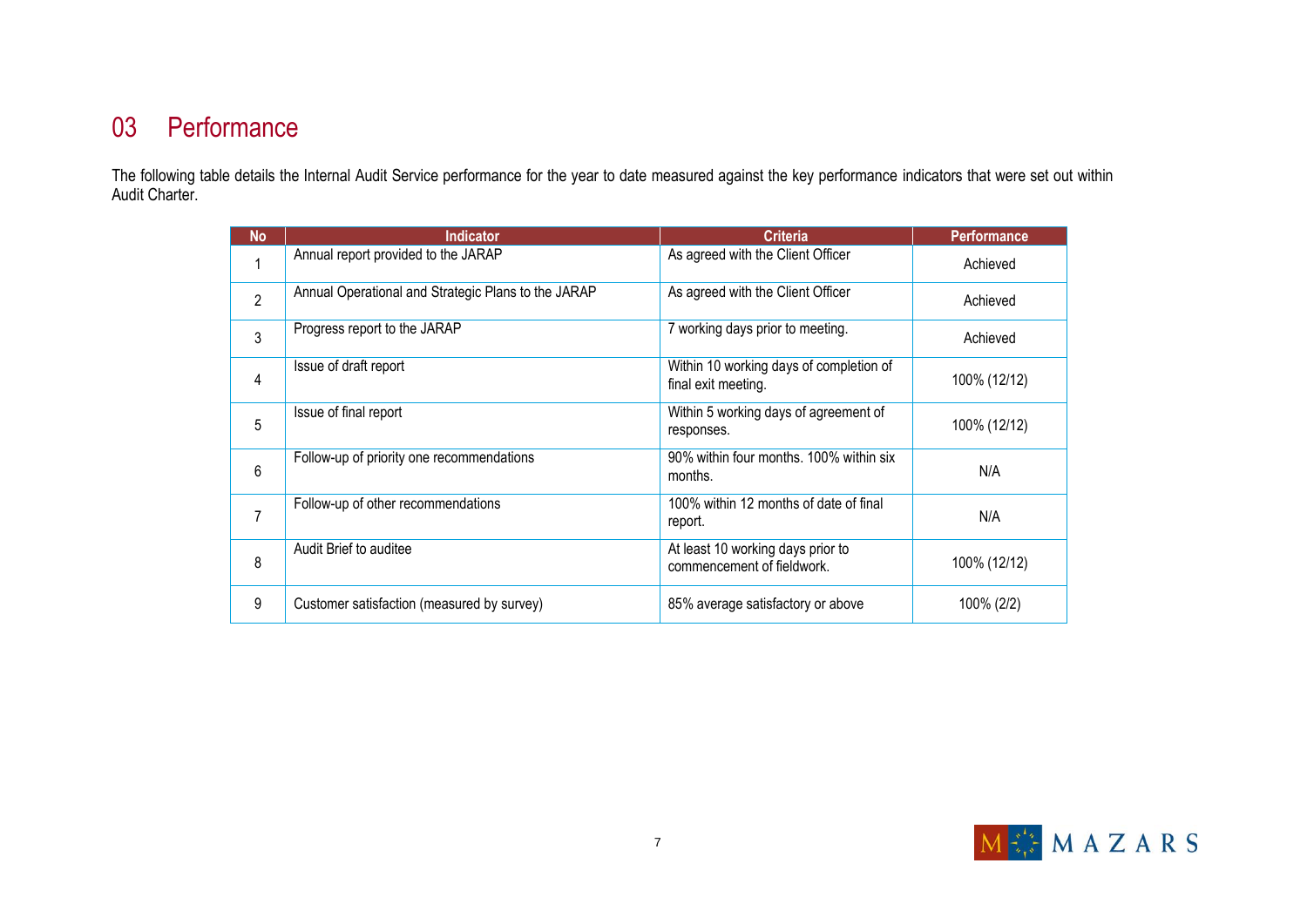### Quality and Conformance with the Public Sector Internal Audit Standards

In addition to the firm's overall policy and procedures, our internal audit manual and working papers are designed to ensure compliance with the Firm's quality requirements. Furthermore, our internal audit manual and approach are based on professional internal auditing standards issued by the Global Institute of Internal Auditors, as well as sector specific codes such as the Public Sector Internal Audit Standards.

Our methodology and work has been subject to review as part of our internal Quality Assurance Reviews undertaken by our Standards and Risk Management team as well as external scrutiny by the likes of external auditors, as well as other regulatory bodies. No adverse comments have been raised around our compliance with professional standards or our work not being able to be relied upon.

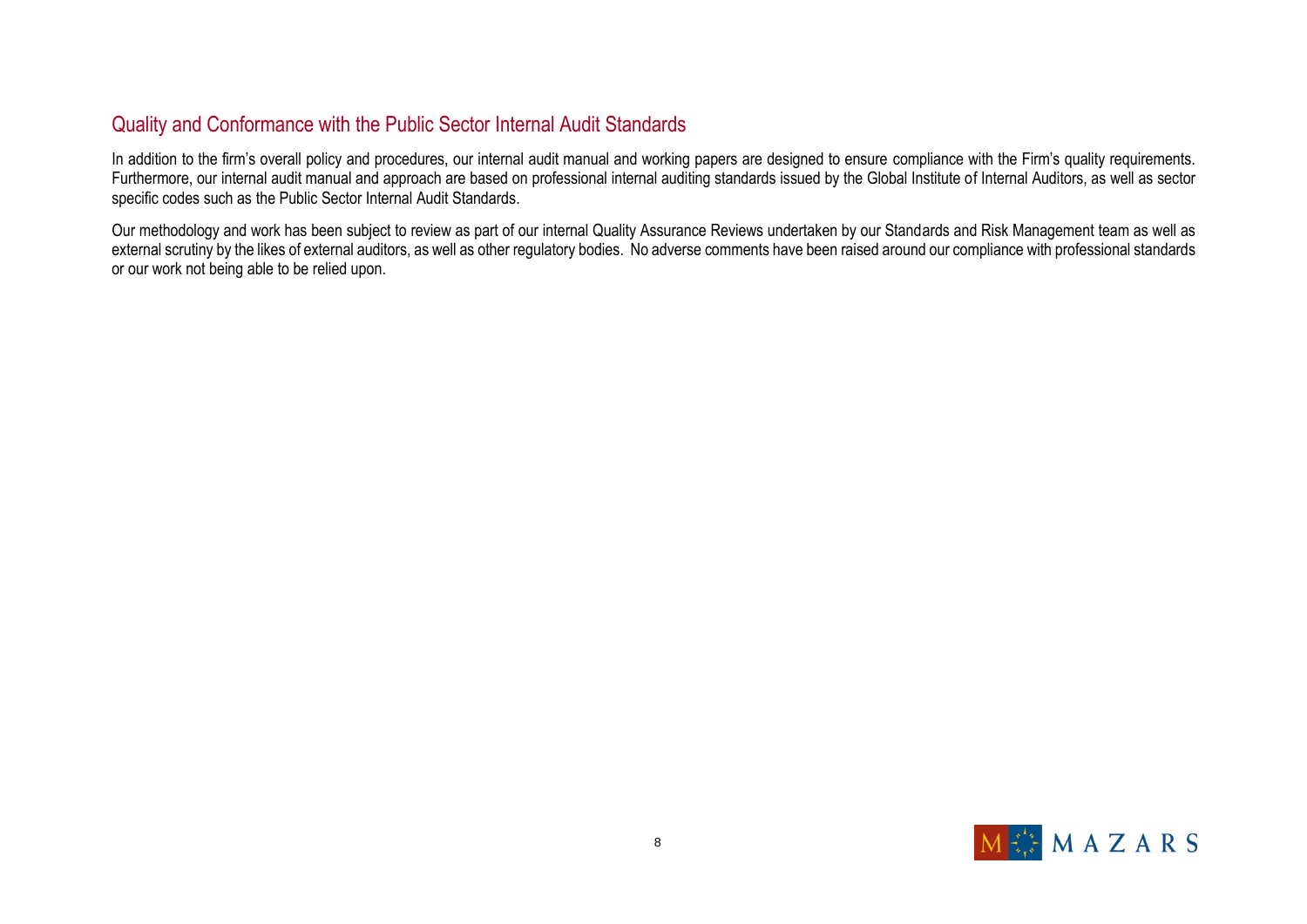# Appendix A1 - Audit Opinions and Recommendations 2019/20

| Leicestershire 2019/20 Audits                 | <b>Report</b><br><b>Status</b> | <b>Assurance</b><br><b>Opinion</b> | <b>Priority 1</b><br>(Fundamental) | <b>Priority 2</b><br>(Significant) | <b>Priority 3</b><br>(Housekeeping) | <b>Total</b>   |
|-----------------------------------------------|--------------------------------|------------------------------------|------------------------------------|------------------------------------|-------------------------------------|----------------|
| <b>Pension Provider</b>                       | Final                          | Significant                        |                                    |                                    |                                     |                |
| Workforce Planning & Absence<br>Management    | Final                          | Satisfactory                       |                                    | $\overline{2}$                     |                                     | $\overline{2}$ |
| Recruitment                                   | Final                          | <b>Satisfactory</b>                |                                    | $\mathfrak{Z}$                     |                                     | 3              |
| <b>Complaints Management</b>                  | Final                          | Satisfactory                       |                                    | $\overline{2}$                     | 1                                   | 3              |
| <b>Custody Arrangements</b>                   | Final                          | Satisfactory                       |                                    | $\overline{2}$                     | 1                                   | 3              |
| Partnerships                                  | Final                          | Satisfactory                       |                                    |                                    | 4                                   | 4              |
| <b>Core Financials</b>                        | Final                          | Significant                        |                                    |                                    |                                     |                |
| Payments & Creditors                          |                                | Satisfactory                       |                                    | 1                                  |                                     | 1              |
| General Ledger                                |                                | Significant                        |                                    |                                    |                                     |                |
| Cash & Bank                                   |                                | Significant                        |                                    |                                    |                                     |                |
| Income & Debtors                              |                                | Significant                        |                                    |                                    |                                     |                |
| Payroll                                       | Final                          | Significant                        |                                    |                                    | 1                                   |                |
| Payroll Provider                              | Final                          | Satisfactory                       |                                    | 1                                  | $\overline{2}$                      | 3              |
| <b>Budget Control</b>                         | Final                          | Satisfactory                       |                                    | 1                                  |                                     | 1              |
| Learning<br>$\&$<br>Management<br>Development | Final                          | Satisfactory                       |                                    | 1                                  | $\overline{2}$                      | 3              |
| Project / Benefit Realisation                 | Final                          | Satisfactory                       |                                    | 1                                  |                                     |                |
|                                               |                                | <b>Total</b>                       |                                    | 14                                 | 12                                  | 26             |

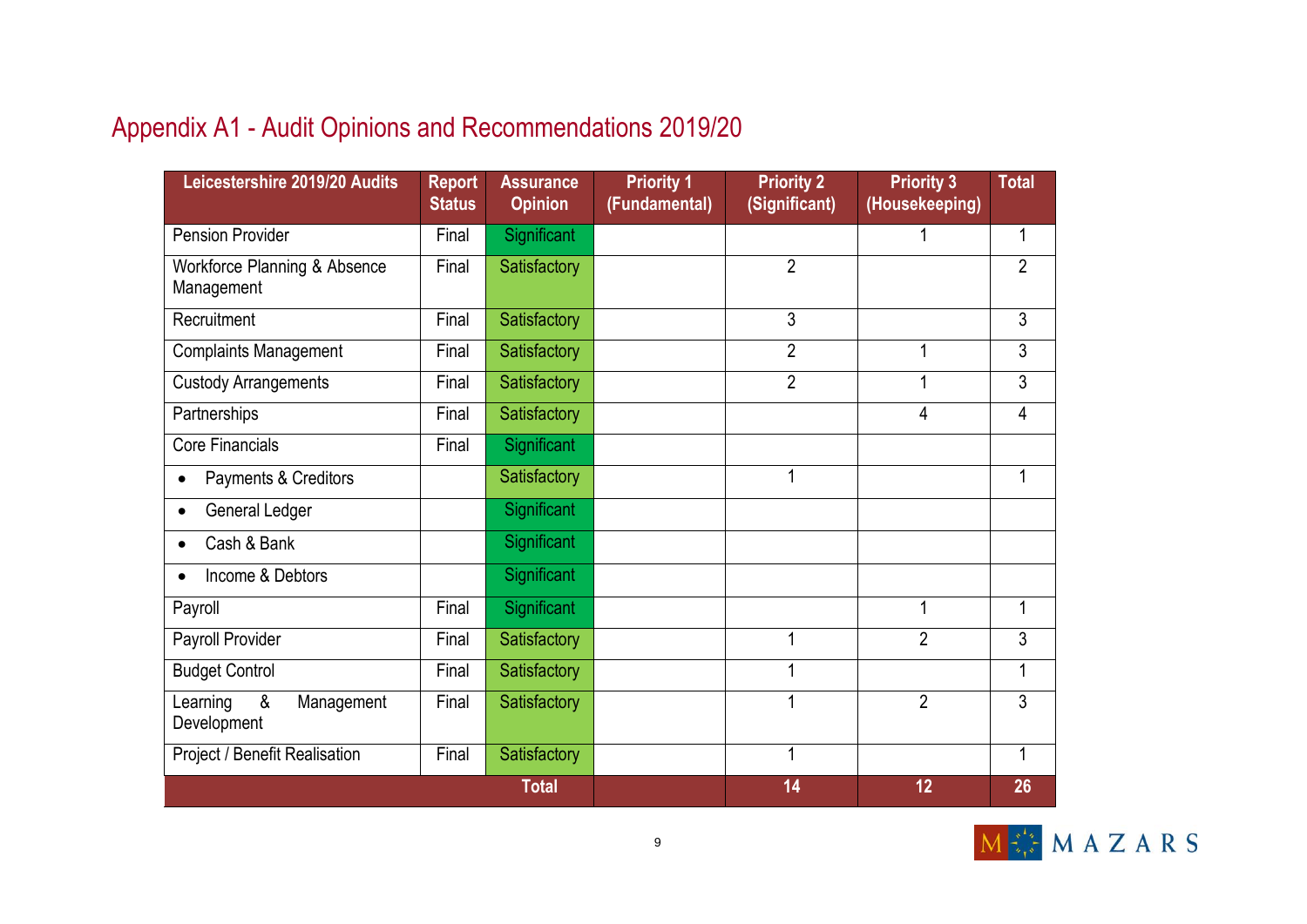| <b>Collaboration Audits 2019/20</b> | <b>Status</b> | <b>Assurance</b><br><b>Opinion</b> | <b>Priority 1</b><br>(Fundamental) | <b>Priority 2</b><br>(Significant) | <b>Priority 3</b><br>(Housekeeping) | <b>Total</b> |
|-------------------------------------|---------------|------------------------------------|------------------------------------|------------------------------------|-------------------------------------|--------------|
| Performance Management              | Final         | Satisfactory                       |                                    |                                    |                                     |              |
| Health & Safety                     | Draft         |                                    |                                    |                                    |                                     |              |
| <b>Business Continuity</b>          | Draft         |                                    |                                    |                                    |                                     |              |
|                                     |               | <b>Total</b>                       |                                    |                                    |                                     |              |

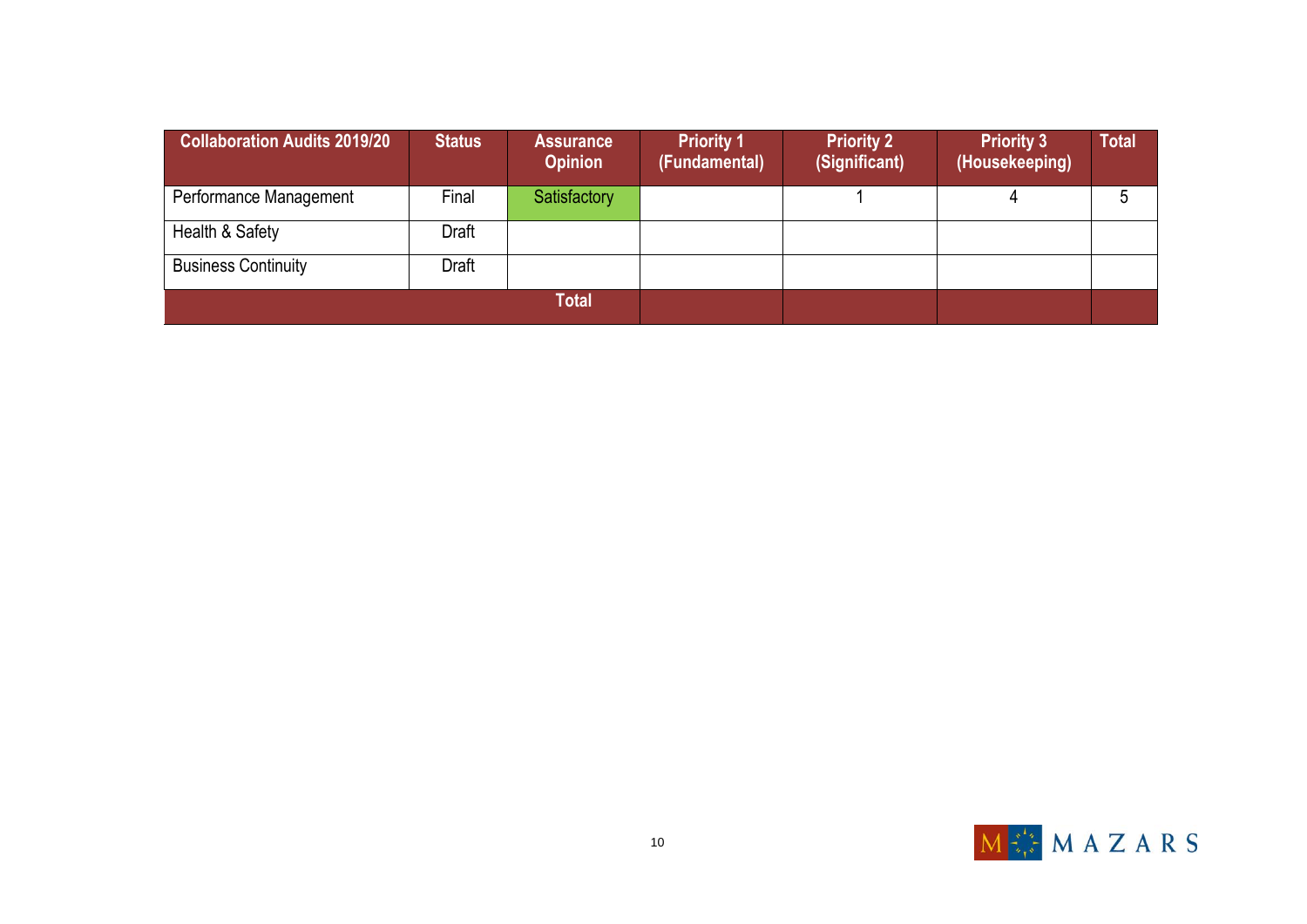# Appendix A2 - Audit Projects with Limited and Nil Assurance 2019/20

There were no audit projects with limited or nil assurance for Leicestershire Police or Office of the Police & Crime Commissioner for Leicestershire.

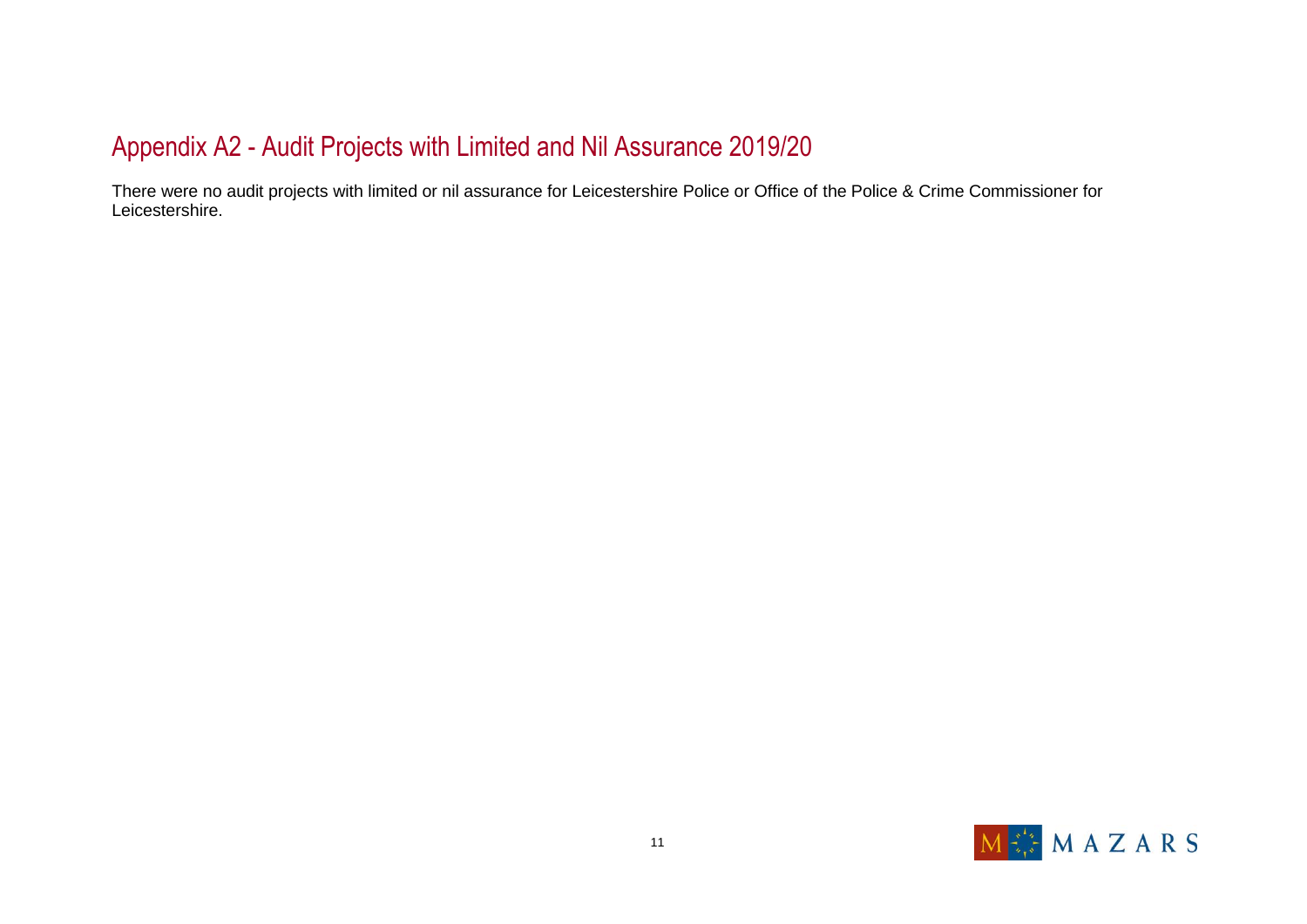# Appendix 3– Definition of Assurances and **Priorities**

| <b>Definitions of Assurance Levels</b>   |                                                                                                                                                            |                                                                                                                                                          |  |  |  |
|------------------------------------------|------------------------------------------------------------------------------------------------------------------------------------------------------------|----------------------------------------------------------------------------------------------------------------------------------------------------------|--|--|--|
| <b>Assurance Level</b>                   | <b>Adequacy of system</b><br>design                                                                                                                        | <b>Effectiveness of operating</b><br>controls                                                                                                            |  |  |  |
| <b>Significant</b><br><b>Assurance:</b>  | There is a sound system of<br>internal control designed to<br>achieve the Organisation's<br>objectives.                                                    | The control processes tested are<br>being consistently applied.                                                                                          |  |  |  |
| <b>Satisfactory</b><br><b>Assurance:</b> | While there is a basically<br>sound system of internal<br>control, there are<br>weaknesses, which put some<br>of the Organisation's<br>objectives at risk. | There is evidence that the level<br>of non-compliance with some of<br>the control processes may put<br>some of the Organisation's<br>objectives at risk. |  |  |  |
| <b>Limited Assurance:</b>                | Weaknesses in the system of<br>internal controls are such as<br>to put the Organisation's<br>objectives at risk.                                           | The level of non-compliance<br>puts the Organisation's<br>objectives at risk.                                                                            |  |  |  |
| <b>No Assurance</b>                      | Control processes are<br>generally weak leaving the<br>processes/systems open to<br>significant error or abuse.                                            | Significant non-compliance with<br>basic control processes leaves<br>the processes/systems open to<br>error or abuse.                                    |  |  |  |

| <b>Definitions of Recommendations</b> |                                                                                                                                                                            |  |  |
|---------------------------------------|----------------------------------------------------------------------------------------------------------------------------------------------------------------------------|--|--|
| <b>Priority</b>                       | <b>Description</b>                                                                                                                                                         |  |  |
| <b>Priority 1</b><br>(Fundamental)    | Recommendations represent fundamental control<br>weaknesses, which expose the organisation to a high degree<br>of unnecessary risk.                                        |  |  |
| <b>Priority 2 (Significant)</b>       | Recommendations represent significant control weaknesses<br>which expose the organisation to a moderate degree of<br>unnecessary risk.                                     |  |  |
| <b>Priority 3</b><br>(Housekeeping)   | Recommendations show areas where we have highlighted<br>opportunities to implement a good or better practice, to<br>improve efficiency or further reduce exposure to risk. |  |  |

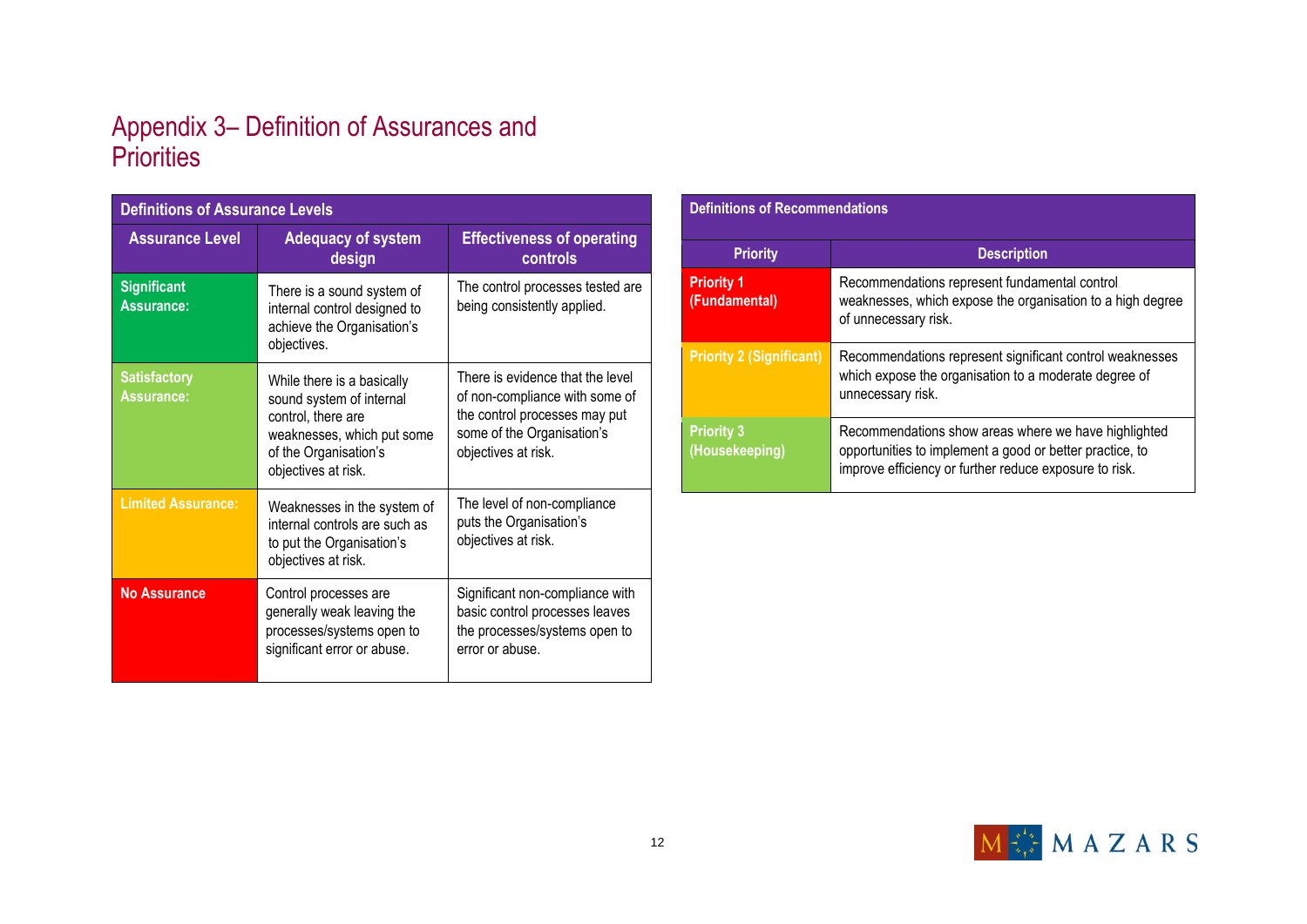Appendix A4 - Contact Details

# **Contact Details**

David Hoose 07552 007708 [David.Hoose@Mazars.co.uk](mailto:Mike.Clarkson@Mazars.co.uk)

Mark Lunn 2007881 284060 [Mark.Lunn@Mazars.co.uk](mailto:Mark.Lunn@Mazars.co.uk)